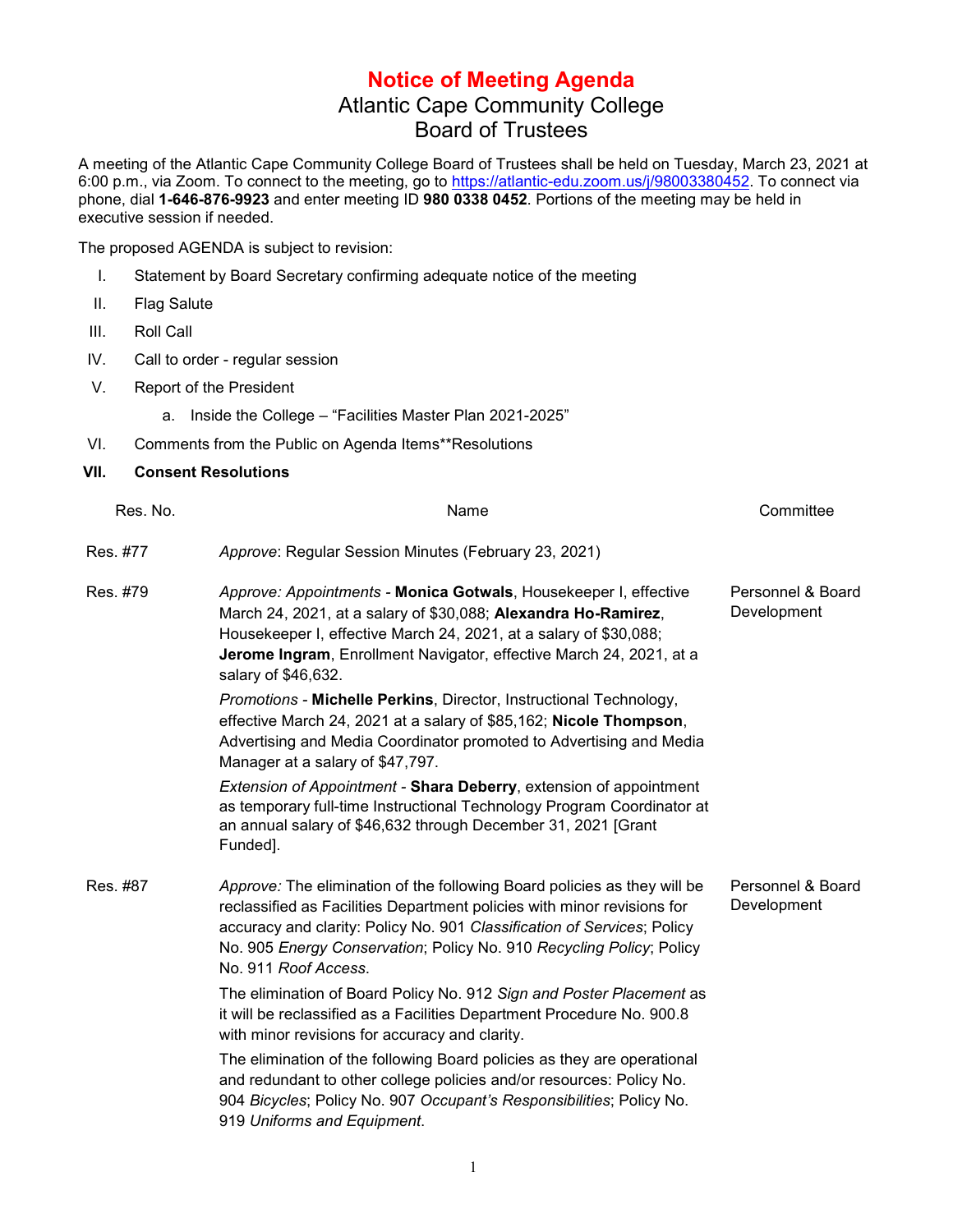| Res. No.                          | Name                                                                                                                                                                                                                                                                                                                                                                                                                                                                                                                           | Committee                            |
|-----------------------------------|--------------------------------------------------------------------------------------------------------------------------------------------------------------------------------------------------------------------------------------------------------------------------------------------------------------------------------------------------------------------------------------------------------------------------------------------------------------------------------------------------------------------------------|--------------------------------------|
| Res. #84                          | Approve: termination of the Performing Arts Option in Liberal Arts,<br>A.A. degree effective Fall 2021.                                                                                                                                                                                                                                                                                                                                                                                                                        | Academic &<br><b>Student Affairs</b> |
| Res. #85                          | Approve: offering the Cybersecurity Option in Computer Systems<br>Support, A.A.S. effective Fall 2021.                                                                                                                                                                                                                                                                                                                                                                                                                         | Academic &<br><b>Student Affairs</b> |
| Res. #80                          | Approve: Bid Exempt 896 CampusGroups Student Engagement<br>Platform, CARES HEERF - Institutional Portion (Grant Funded),<br>Novalsys, New York, NY, \$36,062.00; Bid Exempt 897 Emergency<br>Repairs to Mays Landing Campus Library, Chapter 12 Funds, Mazza's<br>Furniture & Carpet, Blue Anchor, NJ, Retroactive to March 10, 2021,<br>\$22,958.28; Total \$59,020.28.                                                                                                                                                       | Budget, Finance &<br>Audit           |
| Res. #27 Rev.                     | Approve: to accept an allocation of \$492,778 from the Casino<br>Reinvestment Development Authority (CRDA) for a workforce training<br>program titled "Atlantic City Works" that will deliver training to Atlantic<br>City residents and employees of Atlantic City casinos, focused on<br>Foundations for Success (Adult Basic Education and English as a<br>Second Language); Certification and Credential Programs; and<br>Incumbent Worker Training programs, over a term of one year (April 1,<br>2021 - March 31, 2022). | Budget, Finance &<br>Audit           |
| Res. #95 Rev.                     | Approve: to accept an additional \$351,878 for a total allocation of<br>\$546,579 from the Higher Education Emergency Relief Fund -<br>Strengthening Institutions Program over the grant term of May 29, 2020<br>- May 29, 2021.                                                                                                                                                                                                                                                                                               | Budget, Finance &<br>Audit           |
| Res. #88                          | Approve: to submit an application to the New Jersey Office of the<br>Secretary of Higher Education for the Hunger-Free Campus Grant<br>Program, and, if awarded, to accept an allocation for a grant of up to<br>\$100,000 over the anticipated term of April 2021 through September<br>30, 2023.                                                                                                                                                                                                                              | Budget, Finance &<br>Audit           |
| Res. #89                          | Approve: to submit an application to the New Jersey Office of the<br>Secretary of Higher Education for the Opportunity Meets Innovation<br>Challenge Grant, and, if awarded, to accept a grant allocation of up to<br>\$1 million for a grant term through September 30, 2023.                                                                                                                                                                                                                                                 | Budget, Finance &<br>Audit           |
| Res. #92                          | <b>Executive Session</b>                                                                                                                                                                                                                                                                                                                                                                                                                                                                                                       |                                      |
| <b>Budget Report</b><br>VIII.     |                                                                                                                                                                                                                                                                                                                                                                                                                                                                                                                                |                                      |
| IX.<br><b>Regular Resolutions</b> |                                                                                                                                                                                                                                                                                                                                                                                                                                                                                                                                |                                      |
| Res. No.                          | Name                                                                                                                                                                                                                                                                                                                                                                                                                                                                                                                           | Committee                            |
| Motion to Accept                  | Draft FY20 Comprehensive Annual Financial Report (CAFR)                                                                                                                                                                                                                                                                                                                                                                                                                                                                        | Budget, Finance &<br>Audit           |
| Res. #2                           | FY20 Financial Statement for twelve months ended June 30, 2020.                                                                                                                                                                                                                                                                                                                                                                                                                                                                | Budget, Finance &<br>Audit           |